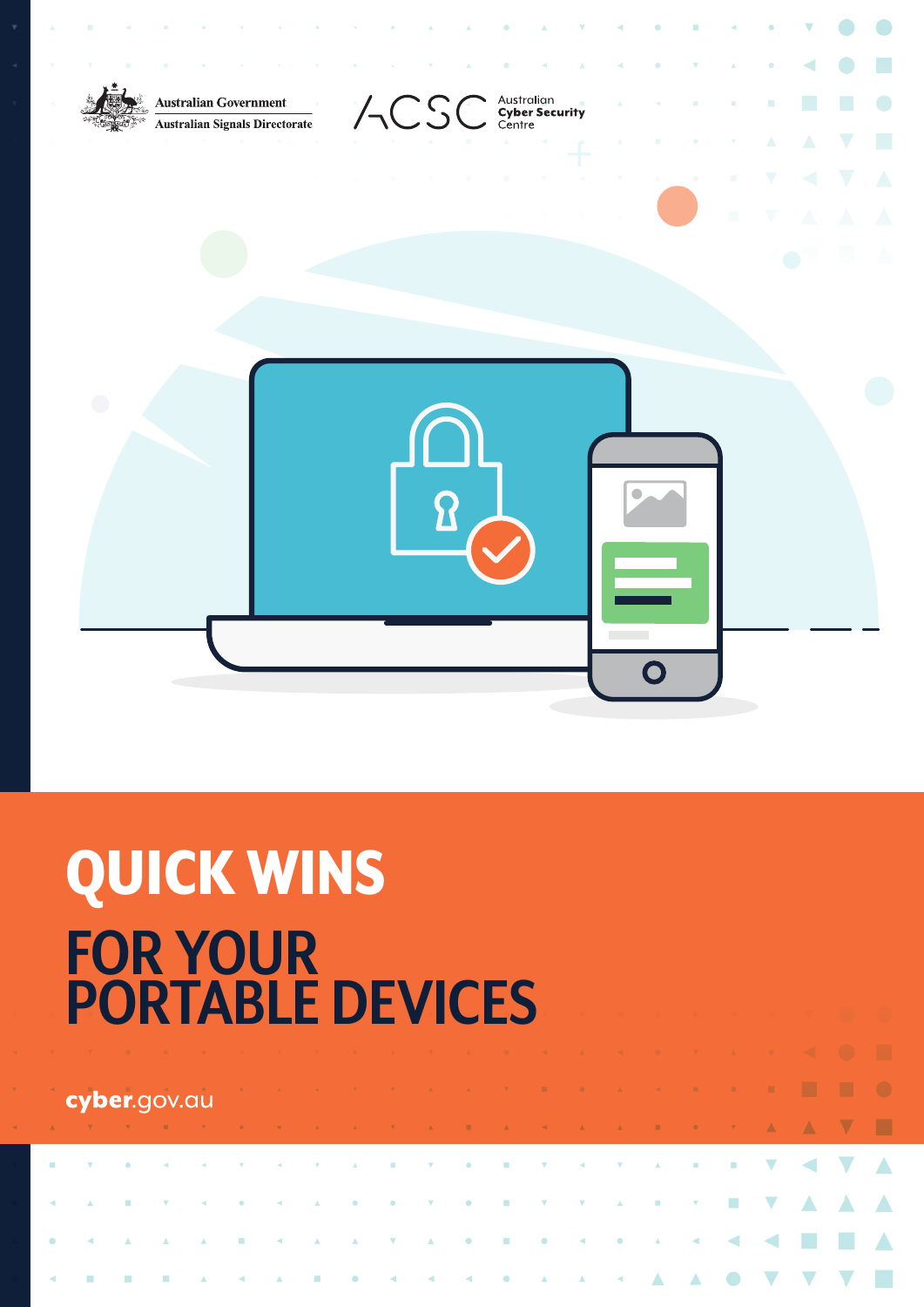## Quick Wins for your Portable Devices

Portable devices, such as phones, tablets and laptops, are an essential part of modern life. These portable devices are often used for banking, email and shopping – all of which involve sensitive or personal information. While these portable devices may be small, the cyber threats associated with them are large and should not be underestimated. Secure your portable devices with these three quick wins.

# Portable Device Wins.



## Secure your portable device and information.

By securing your portable device, you can protect your information and reduce the risk of being targeted by cybercriminals.

#### How can I secure my portable device?.

- Lock your portable device with a passphrase, password, PIN or biometrics. Make it difficult to guess – your date of birth and pattern locks are easy for cybercriminals to deduce. Use a passphrase for optimal security. You might also consider using facial recognition or a fingerprint to unlock your portable device.
- Regularly back up your files. A backup is a copy of your most important information (e.g. photos, documents) that you have saved to an external storage device or to the cloud. Backing up is a precautionary measure so that your information can be recovered in case it is ever lost, stolen or damaged. Ideally, backups of important information should be kept on at least two other devices.
- Encrypt your portable device. Even though your portable device might be protected using a unique strong passphrase, cybercriminals can still access the hard drive and access your information if it's not encrypted.
- Ensure your portable device is set to automatically lock after a short time of inactivity, such as 5 minutes.
- If you find a random cord or USB device don't plug it into your portable device. It could be infected with malware. Do not allow other people to plug their cables or devices into your portable device.
- Treat your portable device like your wallet. Keep it safe or with you at all times.
- Ensure you thoroughly remove sensitive and personal information from your portable devices before selling or disposing of them.

If possible, ensure the encryption method used on your laptop includes pre-boot authentication, which will ask for an additional password before you log on. This will keep your files encrypted even if a cybercriminal tries to bypass your device's security.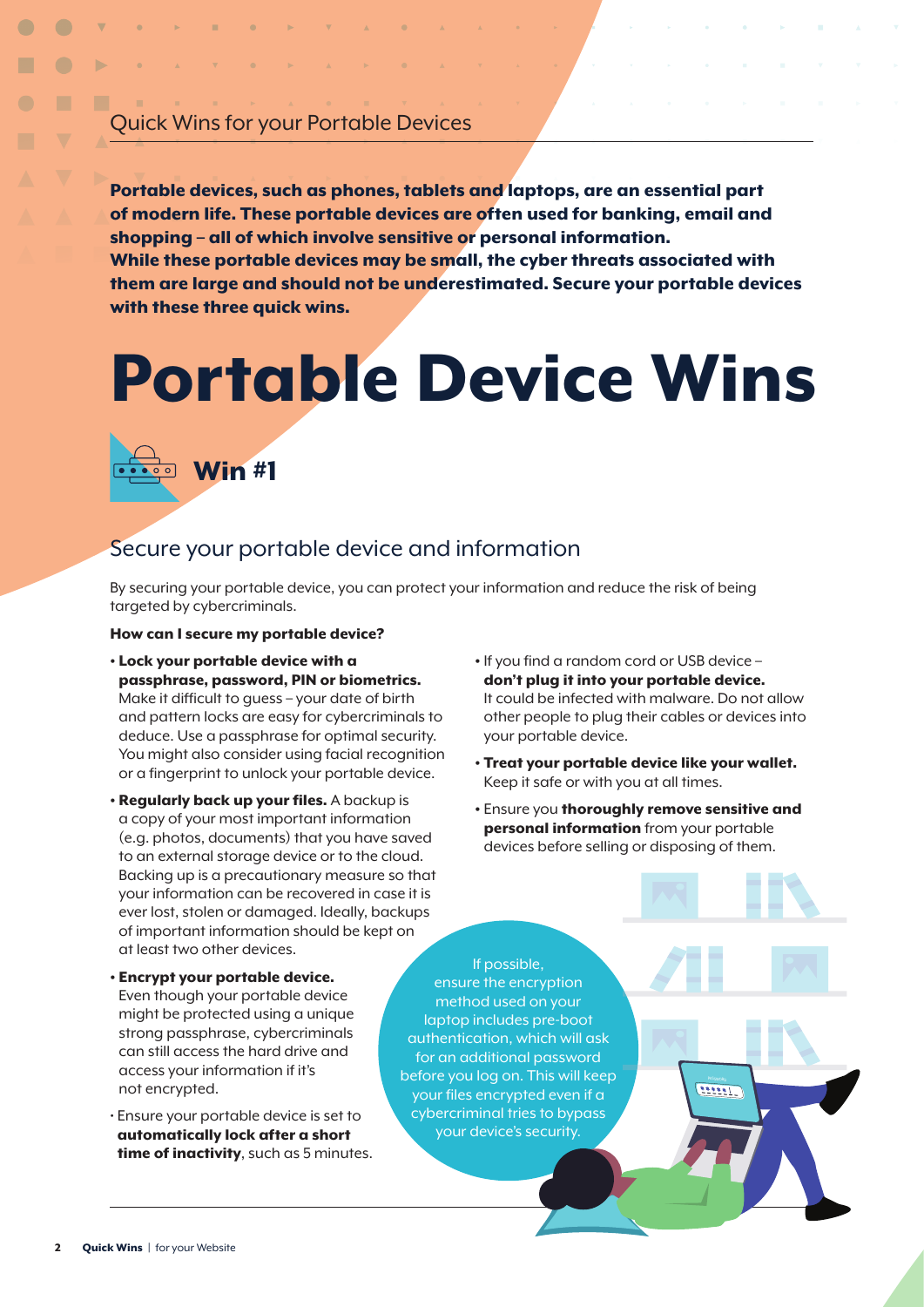## Quick Wins for your Portable Devices



## Use secure software.

Using secure software on your portable device is one of the best ways to protect yourself from being targeted by cybercriminals, as software can be malicious by design, or may contain unintentional security vulnerabilities or gaps in security that allow cybercriminals to compromise your portable device and information.

#### How do I ensure my software is secure?

- Turn on automatic updates for your device and its software to install new updates as soon as they are available. Updates help to correct security vulnerabilities that could be used by cybercriminals to access your portable device or information. If the automatic update setting is unavailable, you should regularly check for and install updates manually.
- Check that software is made by a reputable company before downloading and installing on your portable device.
- Always download software from an official app store or the company's official website (if you are using a computer). If you access software through other means, such as pirating, this could put your portable device at risk. For example, the software may not receive security updates or it could install malware on your portable device as well.
- **Avoid software** that asks for excessive or suspicious permissions.
- Set your portable device to require approval before software is installed. Parental controls can also be used for this purpose.

If your hardware or software is too old it may no longer be supported and could be unable to receive updates. In these situations, the ACSC recommends upgrading your device or software to a newer version as soon as possible to stay secure.



### Wireless security

Your internet connection is a way for you to interact with the outside world, but it also provides a channel into your portable device. If your wireless connection isn't secure, someone may use it to access your personal or financial information for malicious purposes.

### How can I protect myself when using Wi-Fi networks?

Public Wi-Fi 'hotspots' like cafes, airports, hotels and libraries are convenient, but they can be risky. It's easy for information sent using public Wi-Fi to be intercepted, so you need to be careful about what information you send or receive while connected. Ideally, use cellular data when not connected to your secure home or office Wi-Fi network. However, if you have no choice but to use public Wi-Fi, follow these suggestions to stay secure:

- Avoid sending or receiving sensitive and personal information while connected to public Wi-Fi networks.
- When online banking, shopping, sending emails, entering passphrases/passwords or credit card details into websites, switch to your cellular data connection or wait until you're on a secure home or office Wi-Fi network.
- Always try to confirm the 'official' hotspot name from venue staff and manually connect your device to it.
- Do not let your device automatically connect to public Wi-Fi networks by disabling the option in your device's Wi-Fi settings.
- Remember to disconnect from the Wi-Fi network and clear it from your portable device **Please note.** The state of the state of the state in the state of the state of the state of the state of the state of the state of the state of the state of the state of the state of the state of the state of the state of